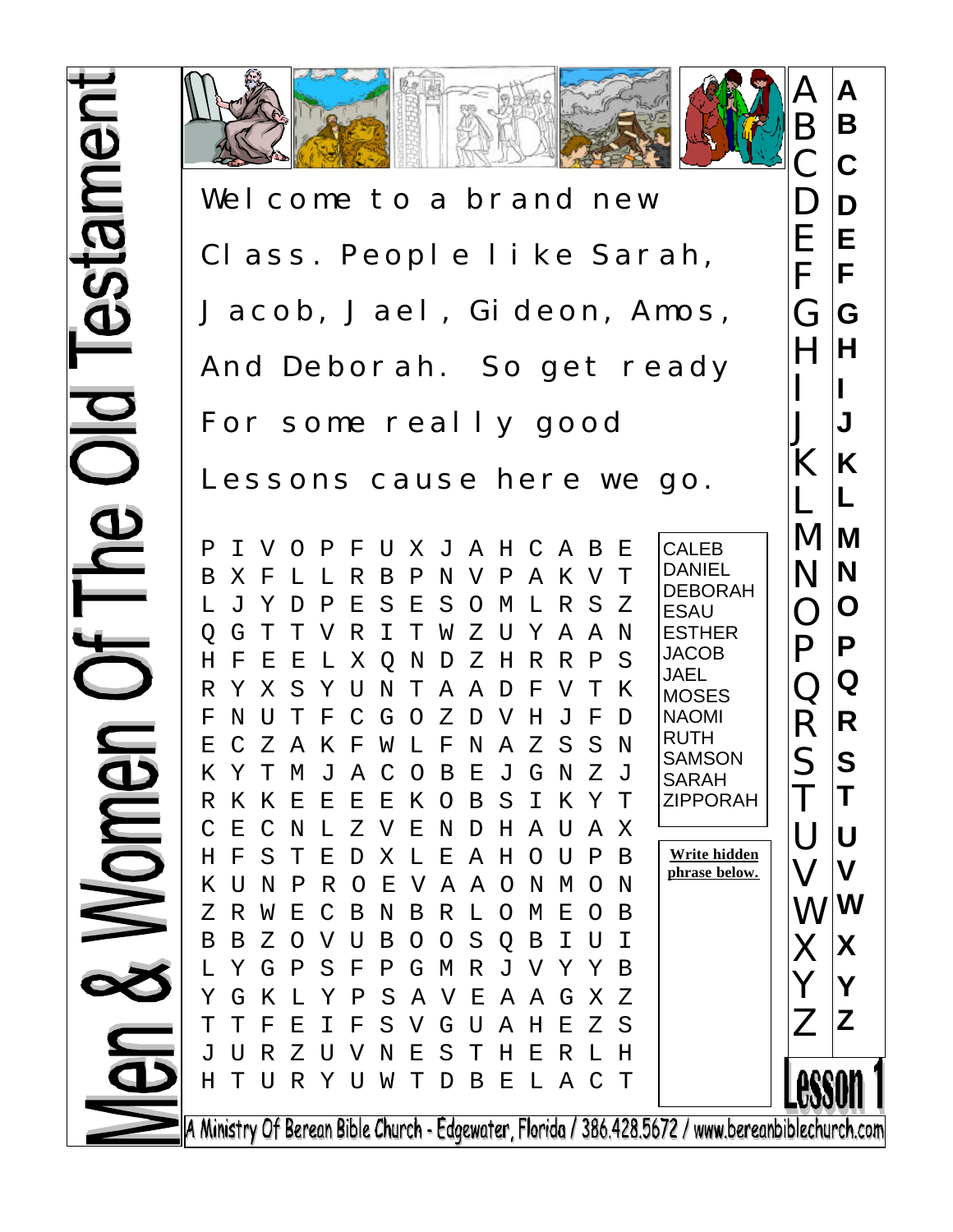### *Men & Women Of The Old Testament—Lesson 1*

P1 Your Bible is a wonderful place to learn about people and how they relate to God. God has always wanted a group of people who would serve Him just because they wanted to.

P2 Some religions do not think that women are very important, but God has always used both men and women in His service.

P3 In these lessons you will learn about some very great men and women. Women like Jael who slew a mighty enemy soldier. Women like Deborah who God used to lead Israel when He could not find one good man.

P4 We will study about men like Caleb and Joshua who were not afraid of giants. Men like Gideon who started out afraid until he put his trust in God. These are people just like you and me. And just like them we too can be a part of what God is doing today.

P5 Before we begin our study of the Men & Women of the Old Testament we need to make sure that we understand something about our Bible. Our Bible is to be divided into 3 sections. Our apostle Paul talks about this in 2 Timothy where he says… 2 Tim 2:15 Study to show thyself approved unto God, a workman that needeth not to be ashamed, rightly dividing the word of truth.

P6 These three divisions have several names. The first division is the Old Testament and is sometimes called time past. It covers the books Genesis through Acts.

P7 The Second division is the Pauline Epistles and is sometimes called "But Now". It is in these books of Paul that we find our instructions for today. The books Romans through Philemon make up the Pauline Epistles.

P8 The third division is the New Testament and is sometimes called the ages to come. It covers the rest of the books of the Bible which are Hebrews to Revelation.

P9. We can learn a great deal about ourselves by reading about others, this is especially true concerning people in the Bible. How many of us, like Gideon, need to trust God so that we are not afraid to do what is right.

P10 One more thing to remember as we get started. The information we find in the Old Testament is for our learning but not for our practice. For example we can learn a lot about Noah and the ark but we do not have to build an ark today. We can learn a lot from Moses but we are not under the LAWS of Moses (618 of them) today.

P11 Here is what I want you to remember for next week. ONE: All of the Bible is FOR us, BUT it is not all written TO us. TWO: God is looking for people to serve Him who WANT to serve Him.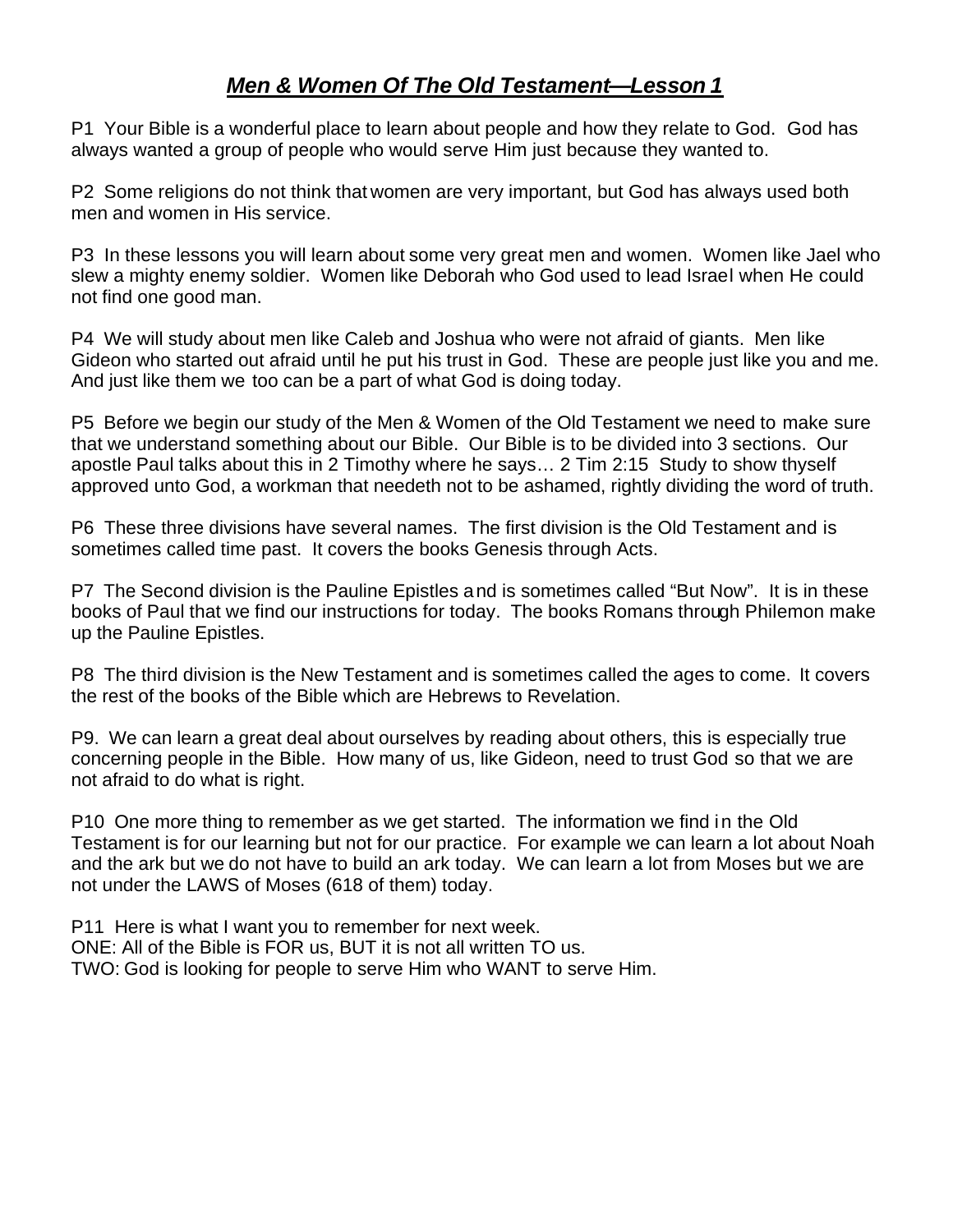

#### Across

- 1. he learned to trust God
- 3. the first division in the bible
- 4. all of the bible is ? but it is not all to us
- 6. she slew an enemy soldier
- 7. the second division in the bible

#### Down

- 2. the third division in the bible
- 5. he and Joshua were not afraid

**A Few Riddles For You -** 

**If a man were born in Greece, raised in Spain, came to America, and died in San Francisco, what is he?**

Decode The Answer...

dead



**What belongs to you, but is used more by others?**

## Your name

**What did one math book say to the other math book?**

Boy do I have problems